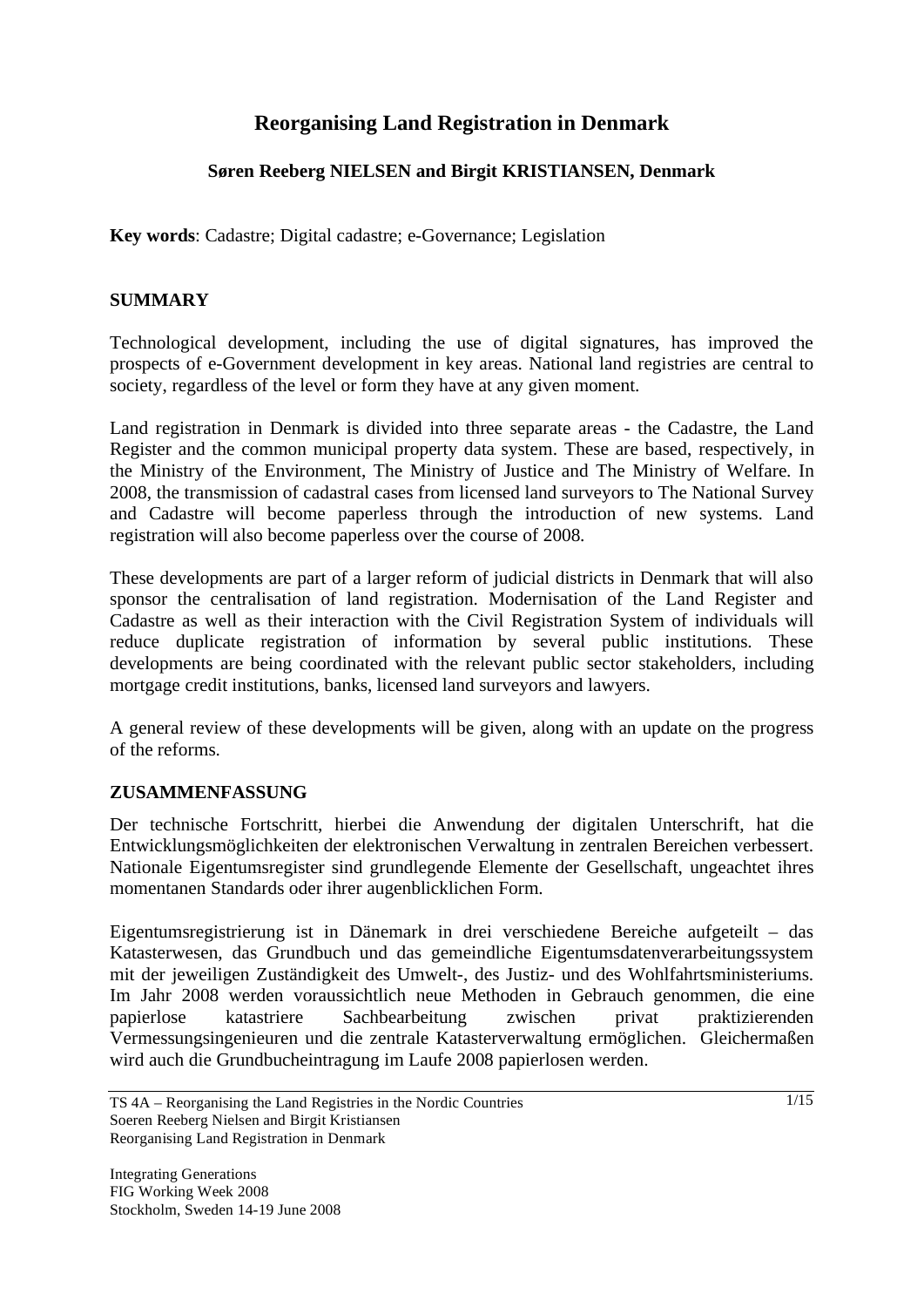Diese Entwicklung ist Teil einer größeren Gerichtskreisreform bei welcher unter anderem, das Grundbuch und Katasterwesen zentralisiert und modernisiert wird. Außerdem werden Arbeitsabläufe zwischen Eigentumsregistern und Personenregistern effizienter gestaltet, so dass Doppelregistrierungen und Doppelarbeit minimiert werden. Die neuen Systeme werden in enger Zusammenarbeit mit fachkundigen Anwendern, Bausparinstituten, Banken, Vermessungsingenieuren und Anwälten entwickelt.

Es wird eine Übersicht zu dieser Entwicklung und eine Aktualisierung zu dem Verlauf der Reform gegeben werden.

TS 4A – Reorganising the Land Registries in the Nordic Countries Soeren Reeberg Nielsen and Birgit Kristiansen Reorganising Land Registration in Denmark

Integrating Generations FIG Working Week 2008 Stockholm, Sweden 14-19 June 2008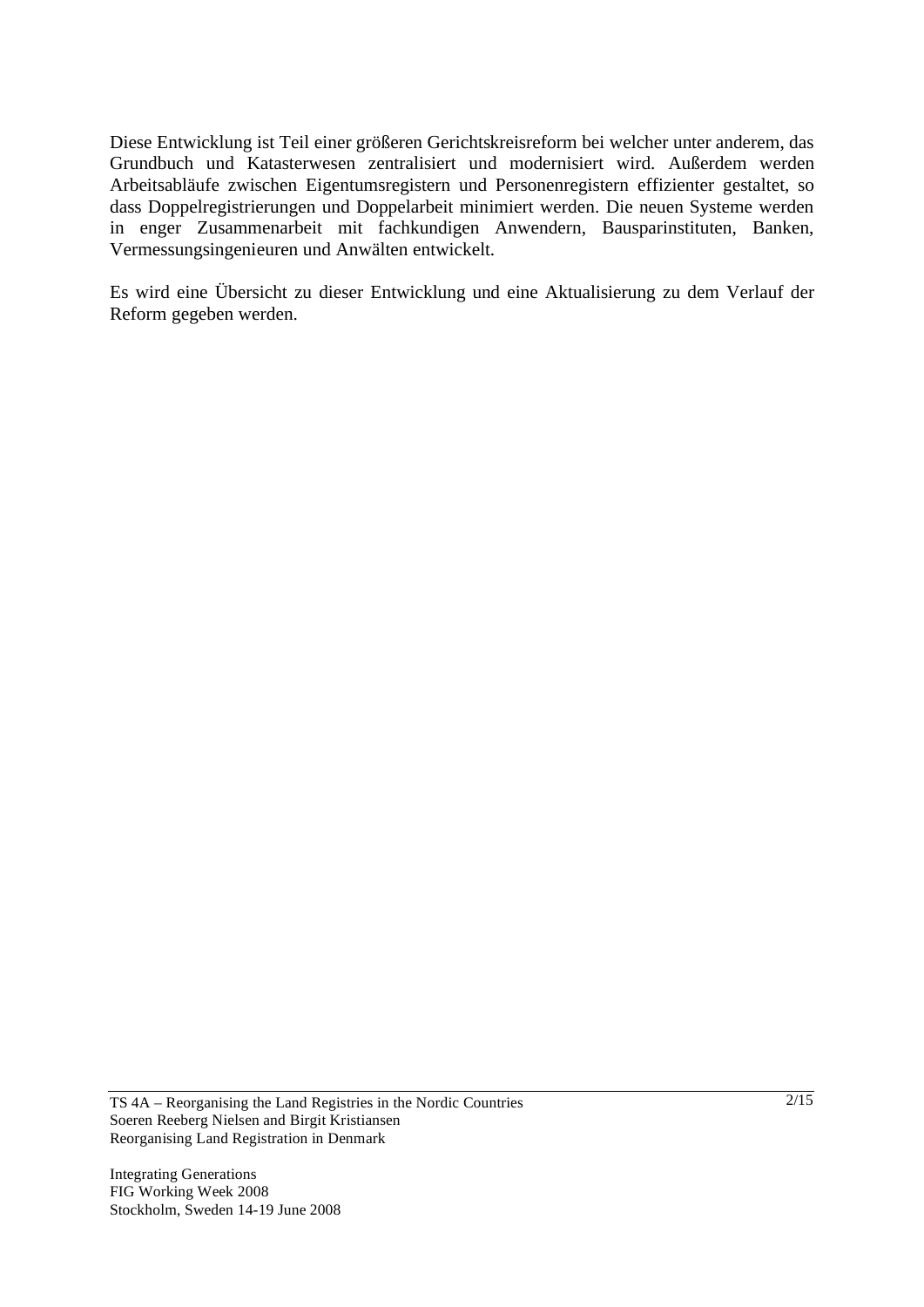# **Reorganising Land Registration in Denmark**

### **Søren Reeberg NIELSEN and Birgit KRISTIANSEN, Denmark**

### **1. INTRODUCTION**

In 2001 the Danish government initiated cooperation with Local Government Denmark (LGDK) and the former Association of County Councils in Denmark (now Danish Regions) "Project Digital Management" to promote the reorganisation to digital management between authorities in the public sector. The project is being managed by a board of directors composed of the permanent secretaries from the Ministry of Economic and Business Affairs and a number of other ministries as well as the director generals from Local Government Denmark (LGDK) and the Association of County Councils in Denmark and others. The work of the project is being carried out by the Digital Taskforce, which employs approximately 20 people, primarily working with organisational and legal issues in connection with the introduction of digital management. The Digital Taskforce initiated inter-disciplinary cooperation in key areas for the reorganisation process.

To ensure common focus on digitalisation as a part of the overall public-sector modernisation policy, the parties behind the project decided to change the name from Project Digital Management to the Steering Committee for Inter Public Authority Cooperation (Styregruppen for tværoffentlige samarbejder) in 2005, and in 2008 they extended the financial agreement for the Digital Taskforce up to and including 2010.

The modernisation of land registration in Denmark, which is described in the following, should be seen as point by point digitalisation efforts and important parts in the interdisciplinary cooperation in order to promote digital management between public authorities mutually and with relevant private enterprises and the public.

Land registration is one of the key areas in any society. The original objective of land registration was to *ensure* ownership of land and other private rights in real property and *to establish* the foundation for taxation of real property. Later, land registration became a necessary foundation for large parts of the public administration, which needs updated information on ownership as a basis for the administration of current legislation. In this connection, the maps showing the location of the registered real properties became increasingly important, and interest in using geographical information in the administration is still increasing.

## **2. LAND REGISTRATION IN DENMARK**

Real property in Denmark is registered in the central *Cadastre* in the Danish National Survey and Cadastre. The individual plots are registered with each their own cadastral number in the *cadastral register*, also containing information on *area sizes, registration as a cadastral property* and other *statutory registrations*. The location of the individual cadastral numbers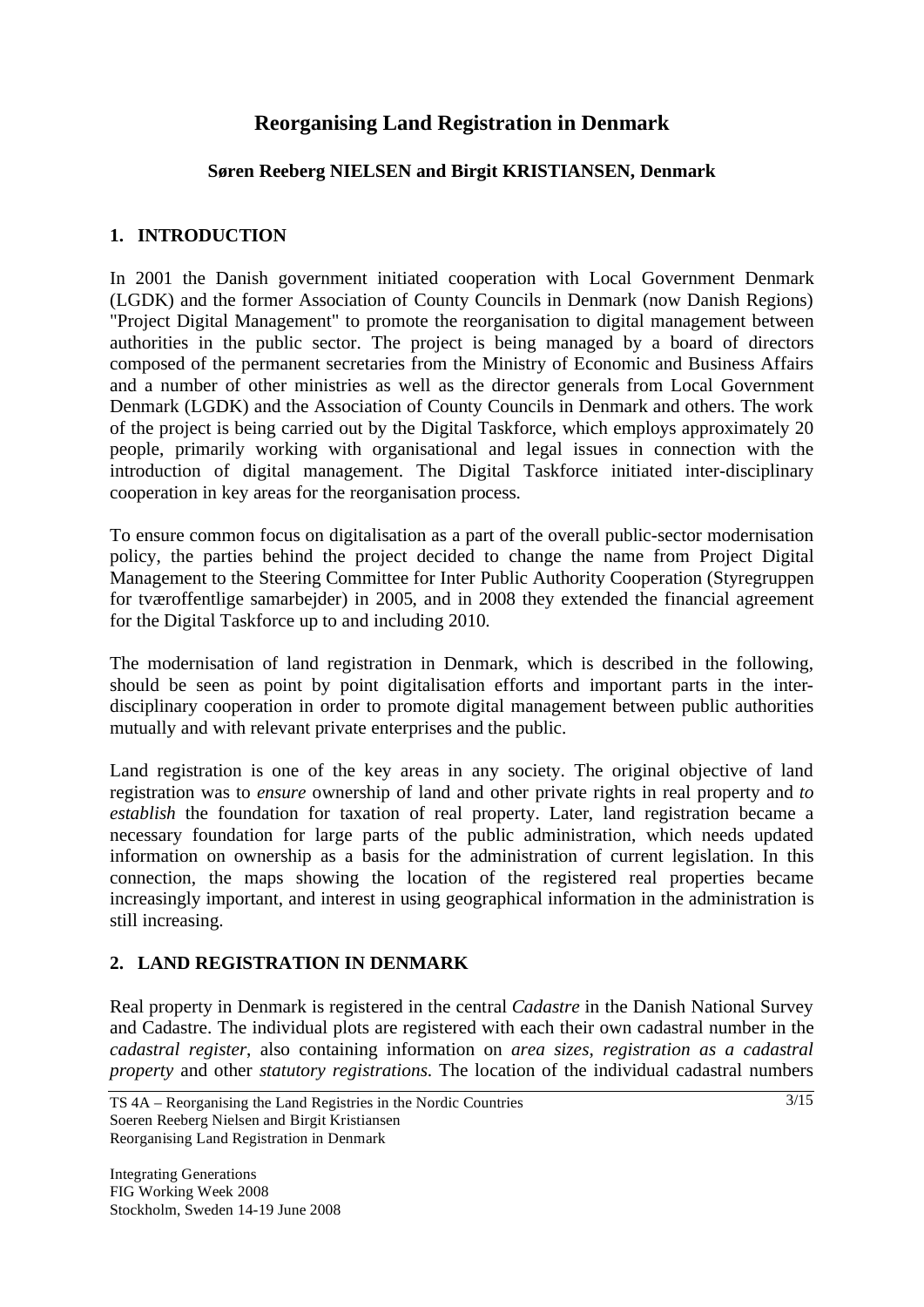appears on the *cadastral map*, which also contains the basic registration of boundaries for *municipalities, regions* and *parishes*.

*The Land Register* is based on land registration in the Cadastre and contains:

- *standard data* (copied data from the cadastral register, addresses and valuation data),
- *registered titles, mortgages and easements etc.*

*The common municipal property data system (ESR)* is also based on land registration in the Cadastre and contains

- *standard data* (copied data from the cadastral register and from the Land Register with regard to owner-occupied flats),
- *information on addresses, property values, land type codes and land use codes, taxes, duties and fees etc.*

The property registers were reorganised to IT systems at different times by different authorities in order to carry out different tasks, cf. table below.

| <b>Register</b>    | Reorganised | <b>Primary key</b>                        | <b>Secondary</b> |
|--------------------|-------------|-------------------------------------------|------------------|
|                    | the<br>in   | (identification of cadastral no.)         | identification   |
|                    | period      |                                           |                  |
| Cadastral register | 1984-1986   | Cadastral district code and cadastral no. | Property         |
|                    | (new 1991)  | or municipality, cadastral district name  | address          |
|                    |             | and cadastral no.                         |                  |
| Cadastral map      | 1990-1997   | - same -                                  | Address          |
| The<br>Land        | 1990-2000   | Judicial district number, abbreviated     | Address          |
| Register           |             | cadastral district and cadastral no.      |                  |
| <b>ESR</b>         | 1970-1972   | Property number or                        | Address          |
|                    | (new 1986)  | municipality, abbreviated<br>cadastral    |                  |
|                    |             | district and cadastral no.                |                  |

The National Survey and Cadastre operates and manages the central Cadastre for Denmark, apart from the City of Copenhagen and the City of Frederiksberg, which each manage their own cadastre. At the moment there are negotiations on transferring the cadastral service in the two municipalities to the National Survey and Cadastre, which will then be the cadastral authority for all of Denmark.

The central Land Register was previously managed decentrally in the individual judicial districts. ESR is managed decentrally in the individual municipalities, as well as in a central register.

### **3. LEGISLATION**

The Subdivision Act ensures updates of the Cadastre in line with agreements regarding boundary changes and changes in the administrative boundaries above-mentioned.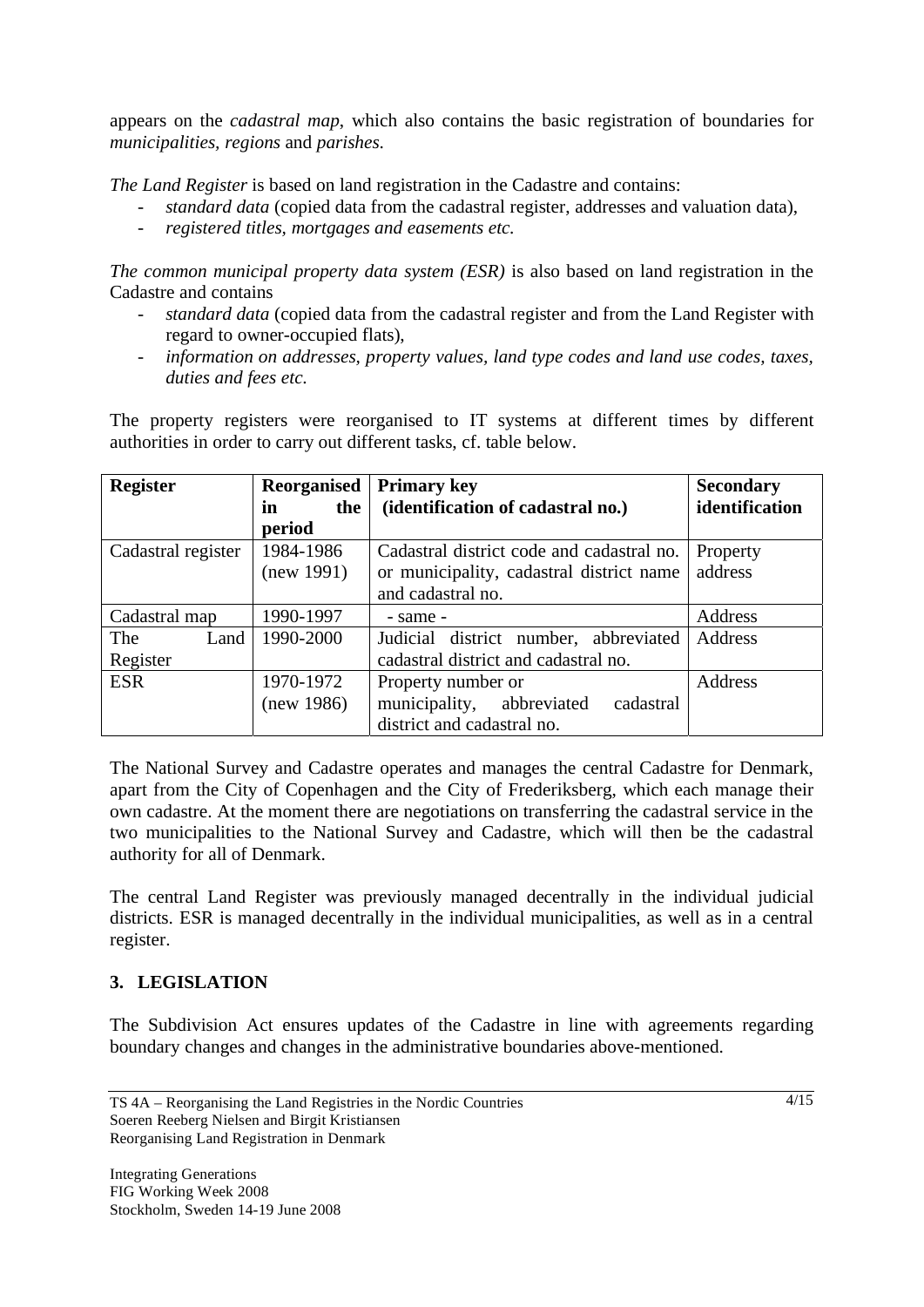The Land Registration Act regulates what documents can be registered, and the Land Register is updated in line with the registration in the Cadastre of boundary changes.

The Subdivision Act, the Land Registration Act and the Valuation Act are closely coordinated and based on the property concept in the Subdivision Act, under which a cadastral property comprises one or more cadastral numbers if they together comprise a property according to the registration in the Cadastre. Two or more cadastral properties may be mortgaged together. This also applies in a valuation property, if the properties belong to the same owner.

Real property can, however, also be an *owner-occupied flat* or a *building on rented land*. These types of property do not exist in the Cadastre, but only in the Land Register and in the ESR. They result from the registration in the Land Register of the registered subdivision of a property or the registered lease on the area.

## **4. CHANGE OF BOUNDARIES OF CADASTRAL PROPERTIES**

Boundary changes by subdivision or otherwise are registered in the Cadastre on the basis of documents procured and submitted by private licensed land surveyors. The cadastral authorities inform the Land registration authority and the municipal council on the registration in the Cadastre with a view to updating the Land Register and the ESR.

This means that a buyer of a plot, which is to be subdivided as a building site or transferred to a buyer's property, cannot have the title deed to the plot registered permanently before the Land Registry have received a notice from the National Survey and Cadastre that the new building site has been registered in the Cadastre as an independent cadastral property, or the area bought has been released from liability to mortgages and placed together with the buyer's property.

### **5. DEVELOPMENT**

On the basis of technological developments and the government's goal to establish digital public management, extensive modernisation has been initiated of the Cadastre as well as the Land Register. In both cases this concerns introduction of requirements for digital documents, where the submitter or the notifier must use a digital signature, and where digital archives also are established.

### *The Land Registration Act and the Land Register*

The amendment to the Land Registration Act in 2006 introduced a legal basis for implementing digital registration. The amendment to the Land Registration Act was part of an extensive police and court reform, which was implemented at the same time as an amendment to the Administration of Justice Act and other Acts. Effective from 1 January 2007, 82 judicial districts were converted into 25 new judicial districts, and a special Land Registry Court was established, which was to manage registration in the Land Register for Denmark in the future. Land registration has gradually been transferred to the Land Registry Court. Responsibility for registration is still placed with a judge (President of the Land Registry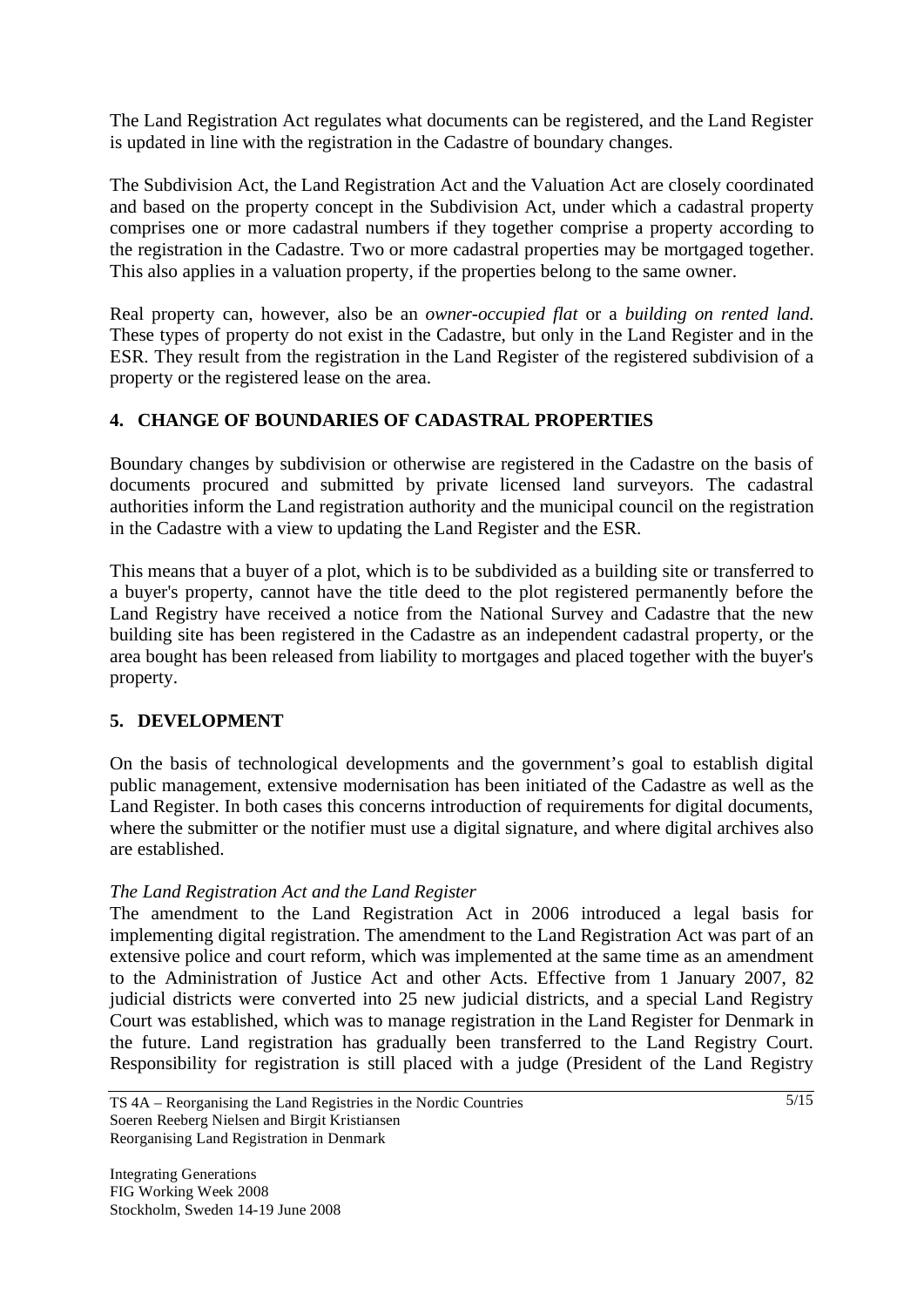Court), and therefore this is still a judicial decision. Registration in the Land Register continues to be based on the current well-tested registration scheme. A new e-registration system is currently being developed and is being organised in a public-private collaboration model, where operation of the new central system is to be managed by CSC, and where standardised interfaces are to be established directly for the central system in cooperation with, for example, mortgage credit institutions and banks. The new land registration system, which is described in more detail below, is expected to go into operation in November 2008.

An amendment to the Land Registration Act also introduced new provisions, under which the Minister for Justice may lay down regulations regarding specified rights to real property which no longer have to be registered. This includes rights, effective without registration against anyone, and which can be seen in another, easily accessible public register. A great many public law easements, for example, local plans which are binding on the land owner from the time the plan is published, cannot be registered in the new system. Instead the information must be presented to the public in a more appropriate manner via an internet portal where information can also be compared and presented on digital maps.

At the same time as the amendment to the Land Registration Act, there was also an amendment to the Danish Planning Act, where provisions were introduced that local plans etc. after 15 September 2006 must be registered in a national register called "PlansystemDK". Equivalent amendments can be expected for other statutory public law easements.

With the amendment to the Land Registration Act, provisions were also introduced under which localization must take place on the basis of the cadastral map of new as well as already registered easements in connection with subdivision etc. Since 1927 there have been regulations in the Land Registration Act that, in connection with subdivision and transfer of an area to another property, private licensed land surveyors must prepare a certificate of easements as a basis for the judge's allocation of registered easements. When the new eregistration system is implemented, the land surveyor's certificate of easements must also contain digital information on the geographical location of easements.

### *The Subdivision Act and the Cadastre*

The Subdivision Act was modernised and made technology neutral with amendments in 1991. This took place at the same time as the decision to establish national digital cadastre maps. The National Survey and Cadastre then laid down regulations on form and formats for documents in cadastral cases, which private licensed land surveyors submit to the National Survey and Cadastre.

The National Survey and Cadastre has initiated digitalisation of the cadastral files and archives, including measurement documentation which exists in the analogue cadastral cases and which belong to the digital cadastral map. By the end of 2008, measurement documentation dating back to 1986 will be available on the internet for private licensed land surveyors and internally in the National Survey and Cadastre. Furthermore, the National Survey and Cadastre has digitalised all the original historical cadastral maps, which will also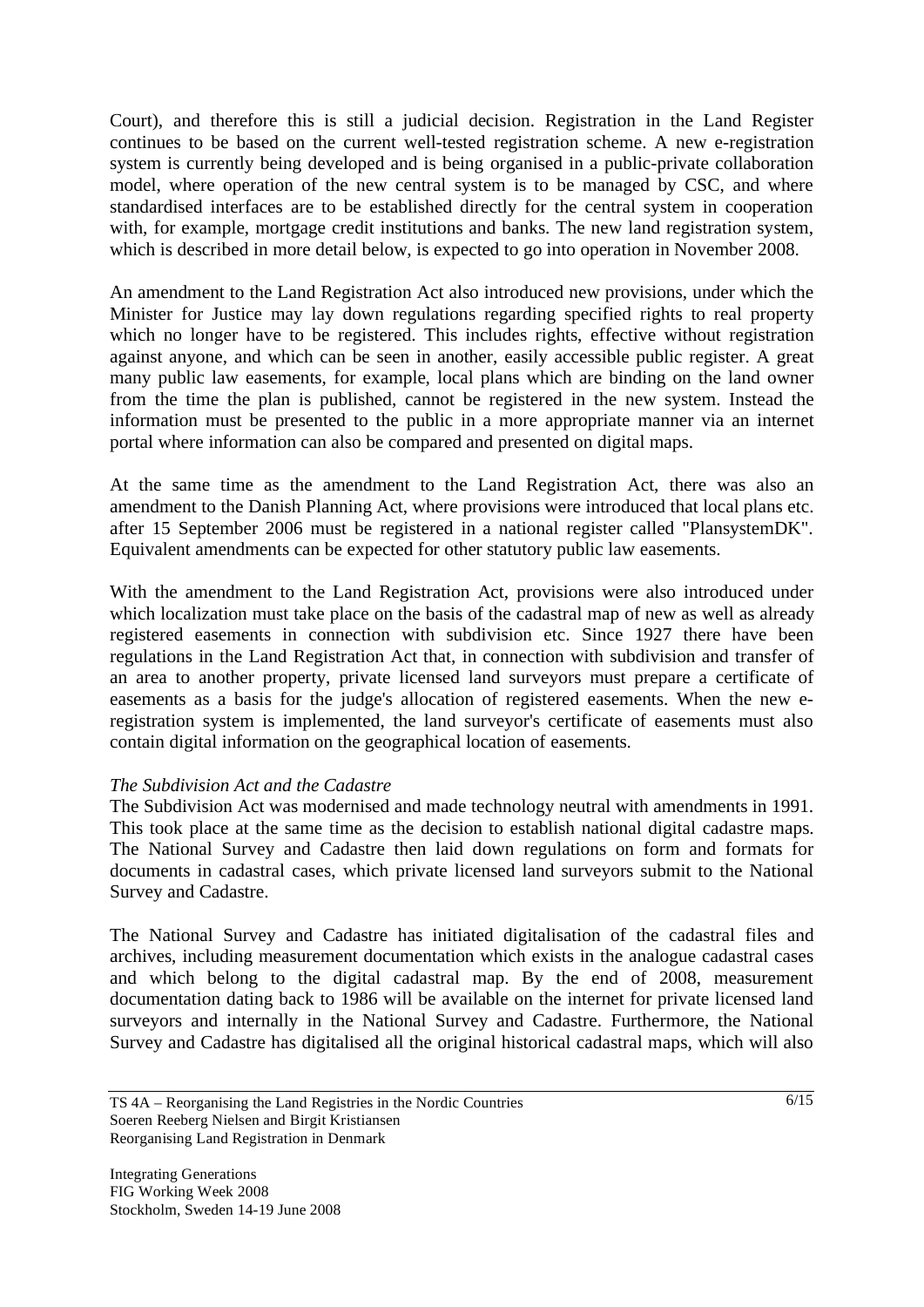be available on the internet. The historical maps are used by surveyors when clearing up easement issues, for example.

In parallel with the production of digital cadastral maps, and the associated possibilities for using GIS, as well as the spread of the internet, the National Survey and Cadastre saw increasing interest from other authorities to use the Cadastre as a basis for the administration of legislation on area regulation.

Historically agricultural land with farming obligation and protected forest was registered in the Cadastre. The National Survey and Cadastre offered to register other statutory easements (restrictions) in the Cadastre, provided that the regulations were important for the formation of cadastral property, and that it was a national registration that would be kept updated by the relevant authority, which would also finance registration in the Cadastre. After this scheme, protected forest registration in the Cadastre was updated and new aspects on beach protection, preservation of dunes, soil pollution and windfall were registered in the Cadastre.

The need to replace outdated technology and the government's policy on improving efficiency by modernising the process of administration by digitalisation means that new IT systems have been developed to support the cadastral processes. The new systems will be put into use in 2008, cf. below.

### *Other state and municipal property registers as well as disclosure of property data*

The State Valuation Register (SVUR) was established in connection with the common municipal property data system (ESR). An analysis of the possibilities for modernising the municipal property registers has not yet been initiated.

On the basis of the municipal registers, the central government established a public information server "Offentlig Informationsserver" (OIS) (www.ois.dk) in 2000 where public property data is made available as copied data, and may be disclosed in accordance with current regulations on personal data protection and marketing. Therefore cadastral information as well as Land Register information is disclosed via the OIS. In step with modernisation of the Cadastre and the Land registration system, it is expected that the OIS, via the service-oriented architecture (SOA) will be able to present information directly from the Cadastre and the Land Register.

## **6. E-REGISTRATION IN THE LAND REGISTER (E-TL)**

The terms *centralisation, digitalisation and automation* characterise the new e-registration system currently being developed.

*Centralisation* entails, as mentioned, that the former 82 Land registration offices are gathered in the Land Registry Court. When the new e-registration system comes online, the number of employees working with land registration will fall by 2/3 in the long term. Approximately 120 employees are expected to manage land registration, which apart from registration of documents concerning *real property* also includes registration of documents concerning *cars,*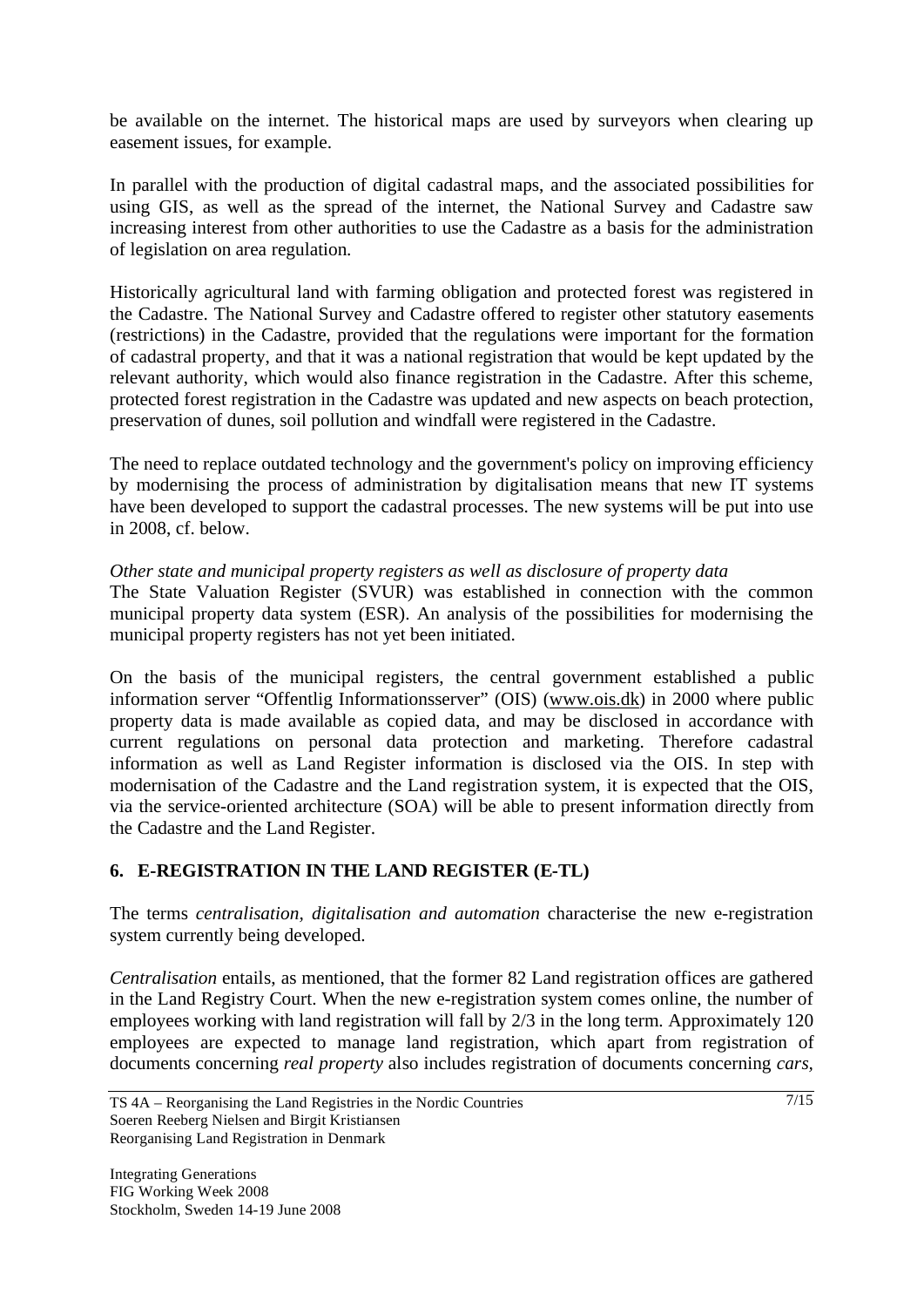*co-operative buildings, company mortgages, personal mortgages, marriage contracts, wills and legal capacity.* 

The Land Register comprises approximately 2.2 mill. real properties, including owneroccupied flats. In 2005, 3.6 mill. documents concerning real property were registered. Approximately DKK 6 bn. was paid in registration fees and approximately DKK 325 mill. in inquiry fees. Approximately 80 mill. A4 pages are kept in the registration case files, which contain copies of the registered documents.

Digitalisation means scanning the approximately 80 mill. documents kept in the files in the 82 land registration offices. Scanning is currently underway and is almost finished. When the new e-registration system comes online, all documents required registered must be submitted as digital documents with a digital signature. In order for this to happen, a *power-of-attorney scheme* was introduced to enable persons who are not able to use a digital signature to have the registration done.

According to the power-of-attorney scheme, persons or enterprises without a digital signature can give other persons or enterprises with a digital signature authorisation to carry out registration. The power of attorney must be prepared on a standard form, which is submitted electronically or in print to the Land Registry Court. Printed powers of attorney concerning title deeds and mortgages must be witnessed and contain civil registration numbers and period of validity. The Land Registry Court reviews the authorisation, so the document, which the holder of the power of attorney later notifies for registration, can be registered just as quickly as a document with the owners digital signature.

The power-of-attorney scheme is supplemented with *a notification scheme*, under which specially authorised notifiers, without having sent a power of attorney to the Land Registry Court, can notify digital documents for registration by using their own digital signatures. The notification scheme only applies in connection with registration of mortgages, where the need for real time registration is greatest. Authorised notifiers must themselves guarantee that there is a power of attorney, and they are liable to pay compensation to the person suffering losses according to the general regulations.

Most documents notified for registration relate to mortgages. This is due to the Danish mortgage credit system. Mortgage credit loans are the cheapest source of finance, and mortgage credit loans are taken out to fund most real property purchases. It is possible to take out a mortgage credit loan with fixed interest for a period of 30 years for up to 80 per cent of the value of the property, and the borrower can of benefit from converting mortgage credit loans in step with large interest rate changes on the regular credit market.

#### *Automation*

A degree of automation of 70 per cent is expected in the new e-registration system. The remaining cases will have to be dealt with manually on the basis of digitally reported documents.

TS 4A – Reorganising the Land Registries in the Nordic Countries Soeren Reeberg Nielsen and Birgit Kristiansen Reorganising Land Registration in Denmark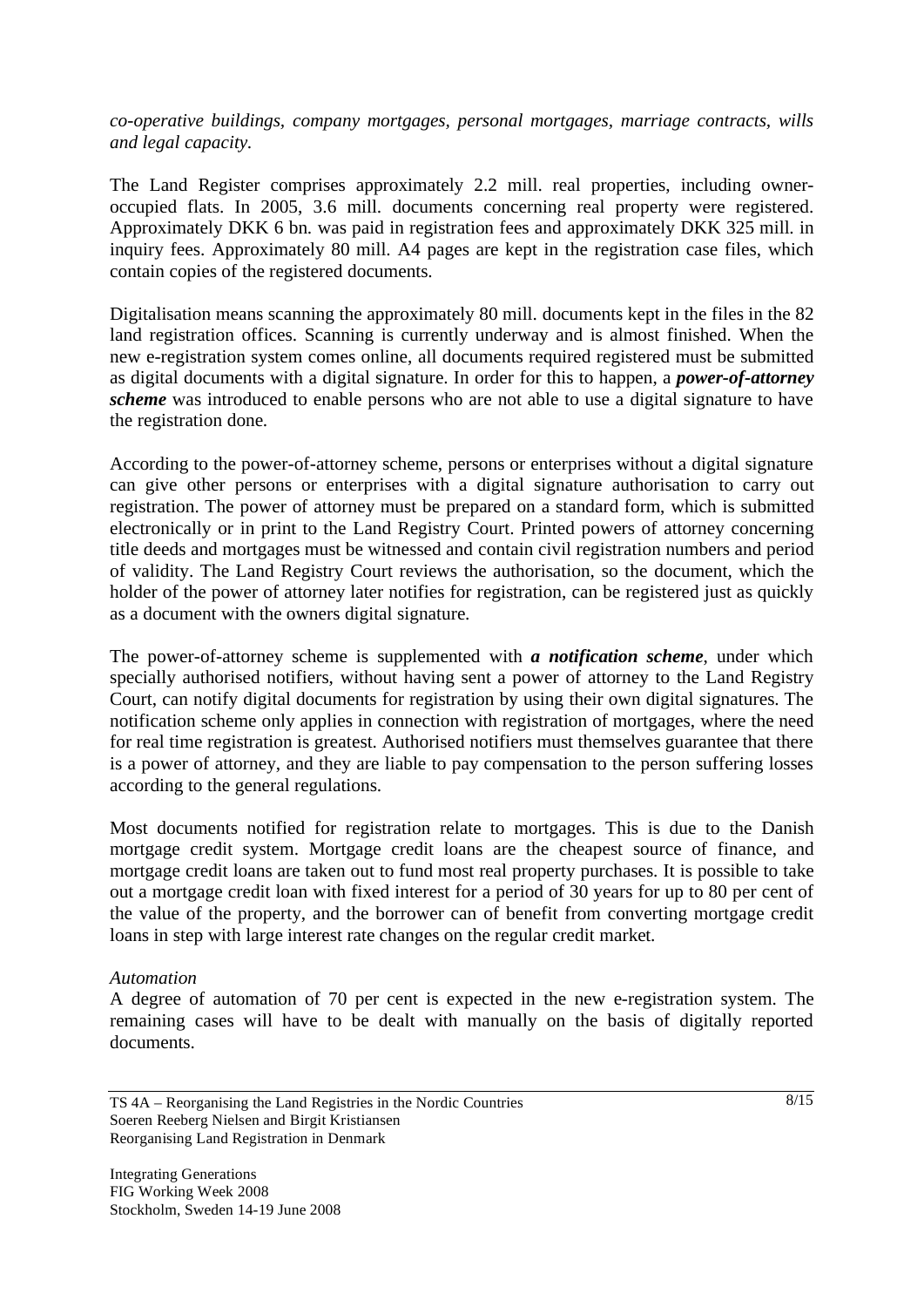The basic architecture of the new digital registration system consists of the following components:

- *registration case files*, containing all the data in the Land Register, including the scanned documents.
- *Registration motor*, carrying out the actual registration
- *portal for internal use* for the registration employees
- *portal for external use* enabling anyone else to notify documents themselves, and
- *service interfaces* enabling external users to access the registration motor directly from their own systems



**Figure 1**: Basic e-registration structure with scanning

**CPR:** *The Civil Registration System contains information on all persons, who have lived in Denmark since 2 April 1968 and have been registered in a Danish municipality. The Civil Registration System contains the following information on the individual person: CPR no. with 10 digits, name, address, place of birth registration, citizenship, information regarding the Danish National Evangelical Lutheran Church, kinship, marital status and perhaps security information.* 

Tests of the buyer's right to his real property, which today is carried out manually, will in the new system take place mechanically and automatically by a comparison of information in the digital signature with information on the buyer's civil registration number or business registration number in the in the Civil Registration System or the Central Business Register.

**CVR:** *The Central Business Register contains information on Danish enterprises. Enterprises with the duty to report information (for example value-added tax or other taxes) to a public authority must be registered in the Central Business Register at the Danish Commerce and*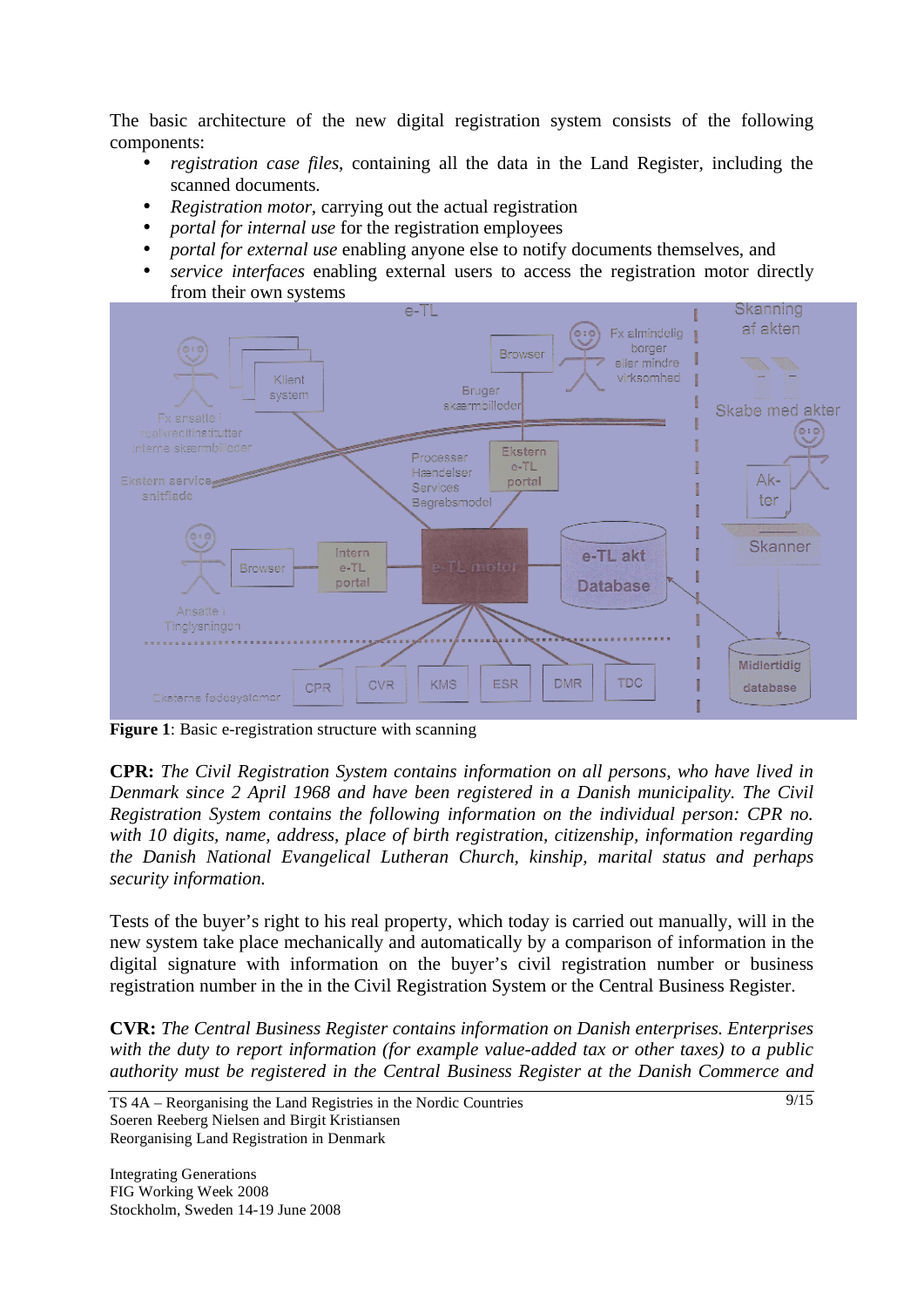*Companies Agency. The individual enterprise has a Central Business Register (CVR) number with eight digits, and the Central Business Register contains information on the enterprise, including forms the enterprise can use for reports to public authorities.* 

**KMS:** *The central cadastre in the National Survey and Cadastre contains the basic registration of Denmark's real properties, cf. above.* 

Cadastral changes are not registered, but noted in the Land Register on the basis of reports from the National Survey and Cadastre. The new e-registration system is not based on an automatic or mechanical update of the Land Register with regard to cadastral changes, but the cadastre's information will be included in the testing of whether a document concerning conveyance or mortgage of a real property defines the property as it is registered in the Cadastre, as a mechanical comparison with information in the Cadastre will take place. Work on analysing the possibilities for establishing a direct and more close interplay between the Cadastre and the Land Register so storage of copied data can be avoided, has not yet been initiated.

### **ESR:** *The common municipal property data system is also mentioned above.*

In recent years, the address of the property has become increasingly significant as an entrance (a key) to property registers. Addresses with associated street codes and street names are determined by the municipal council, although in cooperation with the central government in cases regarding motorways and other state roads. A copy of this information on property addresses is in the Land Register and linked to the Cadastre. Similar conditions apply regarding valuation information where the municipality allocates property numbers, which may comprise one or more cadastral properties. A copy of this information is also in the Land Register and linked to the Cadastre.

The longer-term goal is that the new registration system must be able to collect this information regularly in the databases from which they originate using SOA.

### **DMR:** *A new national Digitalt MotorRegister is expected to go into operation in 2009.*

In the mechanical registration of documents concerning cars in the *"carbook"* (motor vehicle securities register), an automatic comparison with information in the DMR could take place.

**TDC:** The central government has entered into an agreement with TDC A/S, under which all citizens have been able to freely acquire a digital OCES signature since 2003, which can be used for communication with public authorities. The OCES signature can be ordered by filling in an electronic application form at TDC's website. OCES signatures can also be issued to enterprises and their employees.

TS 4A – Reorganising the Land Registries in the Nordic Countries Soeren Reeberg Nielsen and Birgit Kristiansen Reorganising Land Registration in Denmark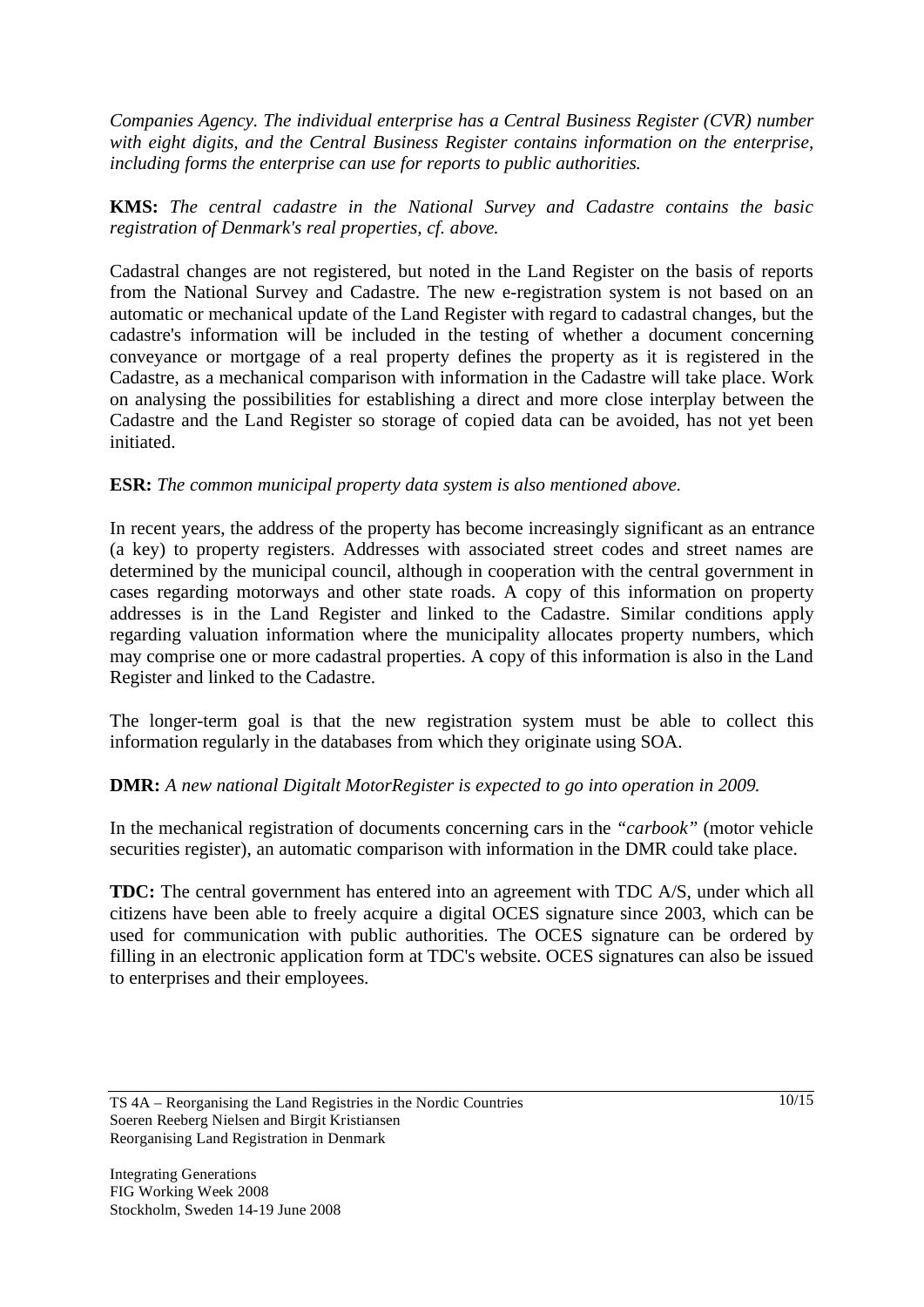## **7. E-REGISTRATION IN THE CADASTRE**

In the new Updating and Quality Management System (Mini-MAKS), which will be put into use in 2008, the cadastral register and the cadastral map will be gathered in one database, and there will be better opportunities for using the land surveyor's digital information directly in the registration of the cadastral changes in the Cadastre. This is a technical modernisation of the Cadastre, which may take place within the framework of the Subdivision Act.

The Cadastre includes approximately 2 mill. cadastral properties. In 2007, approximately 13,200 cadastral cases were received, and approximately 18,800 new properties were created in Denmark. DKK 85 mill. was paid in subdivision fees and approximately DKK 44 mill. in service charges.





In future the private licensed land surveyors must submit a fully digital case package in XML format to the National Survey and Cadastre. Submission will take place via the MIA case processing system, which the National Survey and Cadastre developed together with the Danish Association of Licensed Land Surveyors in Private Practice. Via the MIA, current cadastral data is collected in the Cadastre for processing in the land surveyor's own IT system together with the land surveyor's measurements and surveys. On the basis of the land surveyor's cadastral surveys of new boundaries etc., the boundary picture, and the attributes linked to the individual boundaries are arranged in relation to the new boundary picture, before the case is submitted to the National Survey and Cadastre for registration in the Cadastre via the MIA. Apart from registration documents, the case package now also contains relevant scanned declarations and the land surveyor's digital signature, and it must be prepared for digital archiving in the National Survey and Cadastre.

In connection with registration of the cadastral changes in the Cadastre in the National Survey and Cadastre, a letter of approval is produced and sent electronically to the land surveyor, the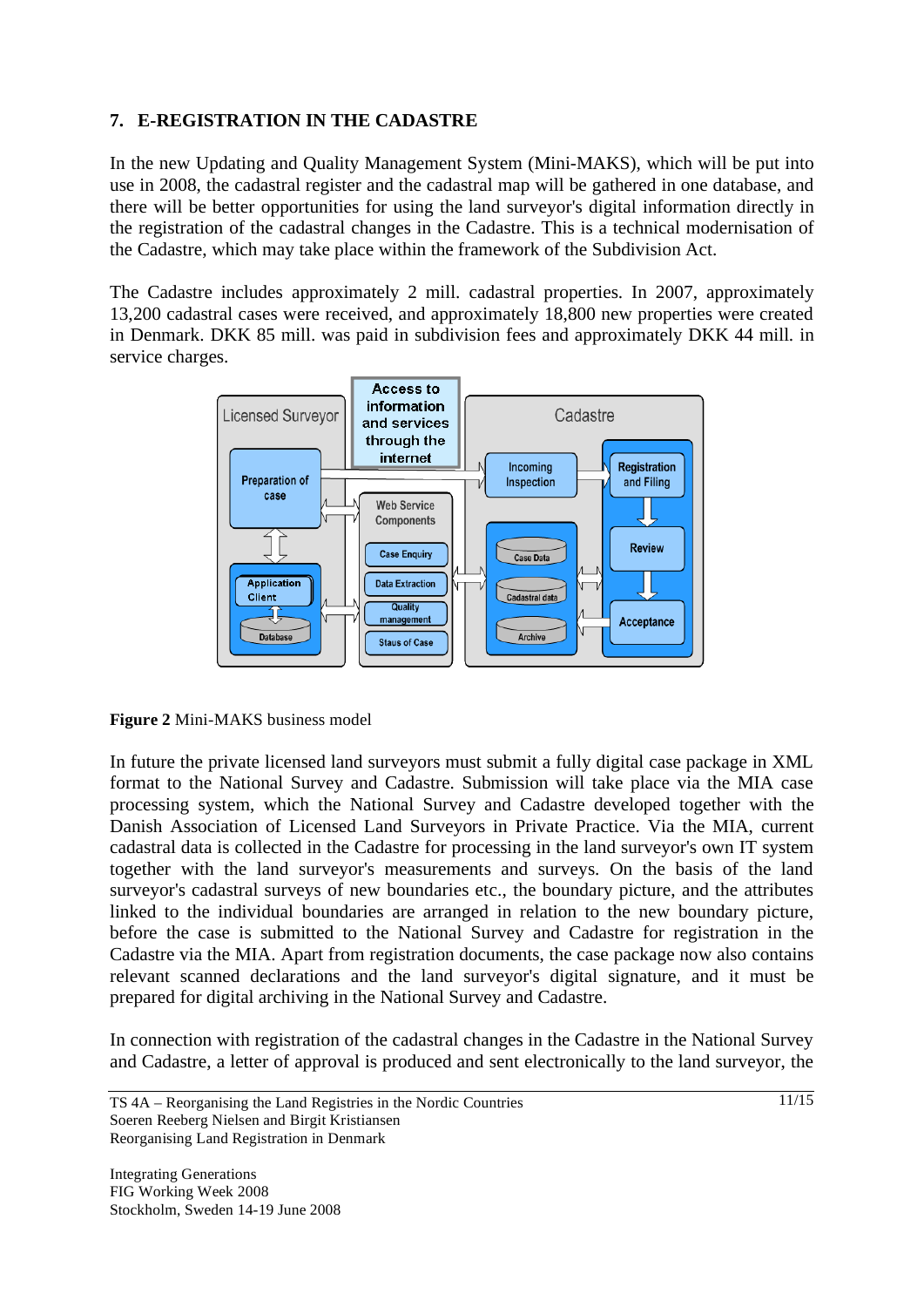Land registration authority, the municipality and other involved authorities. At the same time, a relevant extract of changed data is submitted electronically to the common municipal property data system (to ease the subsequent update of cadastral data in ESR.

### **8. ALL ROUND DEVELOPMENT**

As mentioned at the beginning, the Danish government is focusing on digital administration to make it better and more efficient. The establishment of the Steering Committee (Styregruppen for Tværoffentlige Samarbejder) has brought into focus that digitalisation should not take place as isolated activities with the individual institutions, but should take place across authorities and levels of government.

### *Digitalisation will continue to be extended*

Modernisation of registration in the Land Register and the Cadastre fully live up to these intentions. Instead of making organisational changes to support modern and efficient work processes, IT systems are currently being developed which integrate the land registration system and the cadastral system, and which integrate the work processes of the private sector. One example worth mentioning is the new localisation database for easements and buildings on rented land, for which Land Registry is responsible, but where it has been agreed that the National Survey and Cadastre is responsible for the technical solution, cf. paper on this at FIG-ww.

In cadastral cases, the land surveyors will prepare a fully digital case which can be used directly in the update of the Cadastre. Via the SOA, tools will be available for the land surveyors, so they can quality check the cases themselves to an ever larger extent before submitting them for approval and registration in the National Survey and Cadastre. To begin with modernisation of the cadastral systems is primarily targeted towards the interplay between the land surveyors and the National Survey and Cadastre as well as case processing in the National Survey and Cadastre. In the next phase, it will be necessary to focus on the interplay with the other authorities, which are part of the cadastral process. Case processes and documents will also become digital here.

In connection with the modernisation of land registration, the interplay with the financial sector, lawyers, land surveyors etc. will become digital. This means that the IT systems in the private sector must be able to check and deliver digital documents directly to the land registration system, and the intention is that for the majority of cases it will not have to use manual case processing in the Land Registry Court. However, it is predicted that a longer implementation period will be necessary, so in this area there will still be outstanding development work after the systems are put into use at the end of 2008.

#### *Considerations about the expansion of property registration*

The modernisation of registration in the Land Register and the Cadastre has also brought focus on the basic registration of real property where there is a fundamental difference between registrations, depending on whether landed properties or owner-occupied flats are involved.

TS 4A – Reorganising the Land Registries in the Nordic Countries Soeren Reeberg Nielsen and Birgit Kristiansen Reorganising Land Registration in Denmark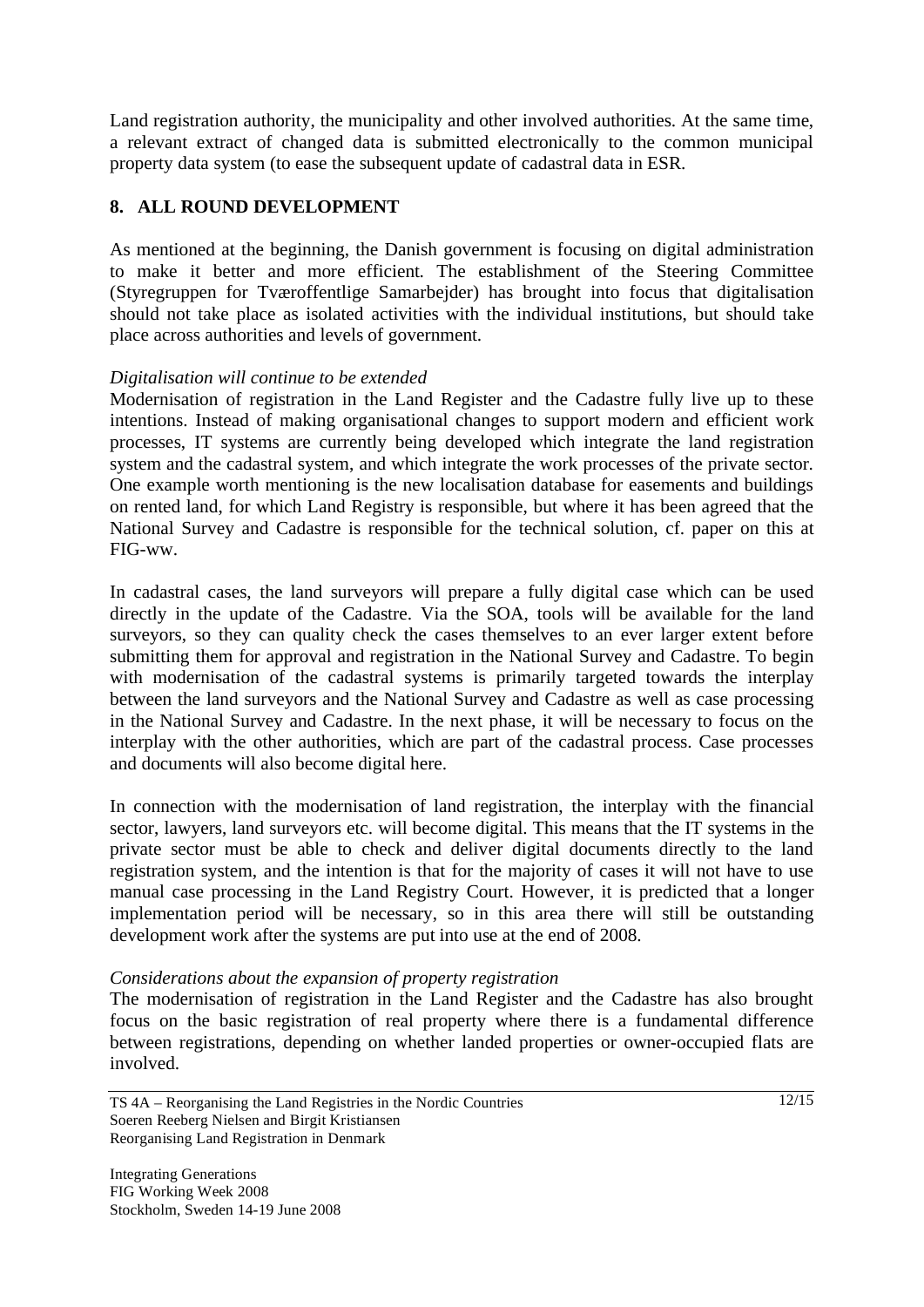Developing the new registration system and the digital interplay with mortgage credit institutions and banks etc. has created a desire that the authorities involved and the procedures and registrations applying for the formation of cadastral properties should also apply for owner-occupied flats.

In 1963, when the new property type, *owner-occupied flats* emerged, it was decided to register the subdivision of the property in the Land Register by registering the inventory of the owner-occupied flats with maps of each flat, which have to be prepared by a private licensed land surveyor before or at the time of registration in the Land Register of the first title deed of one of the flats.

There are grounds to consider whether owner-occupied flats should be registered in the Cadastre instead. In that case the regulations on registration and formation of owner-occupied flats in the Executive Order on Registration in the Land Register, should, to the extent necessary, be transferred to the Subdivision Act.

Such a change would mean that land surveyors should submit cases for subdivision in and conversion of owner-occupied flats to the National Survey and Cadastre. Maps of owneroccupied flats and other case documents could perhaps be stored in the cadastral files and made available in the same way as cadastral case documents.

There are approximately 225,000 owner-occupied flats in Denmark, of which approximately 53,000 are located in the City of Copenhagen and approximately 22,000 in the City of Frederiksberg.

Such a change also seems to be in line with the preconditions that were the basis for the municipal structural reform, in which one of the goals was that the same type of tasks should be placed at the same administrative level throughout Denmark. The municipal structural reform was implemented effective as of 1 January 2007, where the former 273 municipalities were combined to 98 municipalities. In this regard changes in the management of tasks were also implemented in the City of Copenhagen and the City of Frederiksberg; cf. the above current changes with regard to collection of cadastral tasks in the National Survey and Cadastre.

Shortly after the entry into force of the Owner-Occupied Flats Act in 1963, an agreement was made between the municipality and the City Court in the City of Copenhagen on fixed procedures in connection with preparation and attestation of owner-occupied flat cases. The object of this agreement was to ensure uniform and appropriate documentation of the location and extent of owner-occupied flats, taking into account the chronology, as an ever increasing number of subdivisions and other owner-occupied flat changes require certainty regarding which map is the most recent version of the owner-occupied flat maps. At the City of Frederiksberg, an agreement has also been made on a fixed procedure in connection with notification for registration in the Land Register of documents on subdivision in owneroccupied flats.

TS 4A – Reorganising the Land Registries in the Nordic Countries Soeren Reeberg Nielsen and Birgit Kristiansen Reorganising Land Registration in Denmark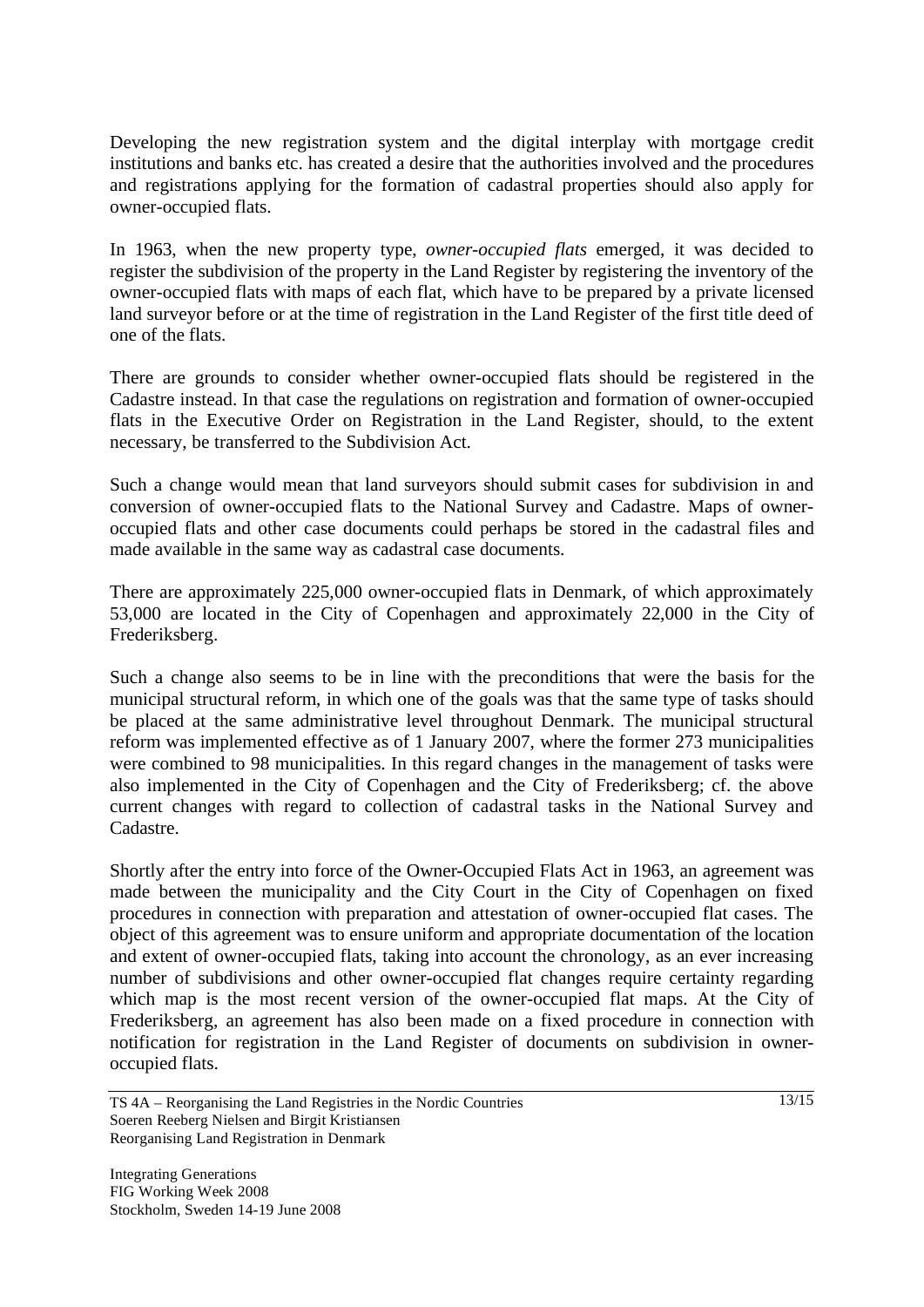The considerations on applying for amendment of the Subdivision Act, so it will also include owner-occupied flats, are therefore a natural extension of the changes arising from the current modernisation of registration in the Land Register and the Cadastre.

It has also been stated that there is an increasing need to register installations in several levels (storeys), for example basement car parks or shops etc. which are not owner-occupied flats. This may include that installations to be mortgaged separately or in other ways should be managed in the same way as real property.

Such needs also raise questions on whether such installations should be allocated a uniform identification and registered in the Cadastre, so that the same procedures used in the registration of property could be used to the extent necessary. The question has been raised, but no elucidation work on registration of this type of installation has been initiated. No further considerations have been made in Denmark on establishing a three-dimensional Cadastre.

### **9. CONCLUDING REMARKS ABOUT ORGANISATIONAL CONSIDERATIONS**

In Denmark the modernisation of registration in the Land Register and the Cadastre is being implemented without the tasks being brought closer together organisationally. As described above, this includes very ambitious modernisation, where documents and work processes become fully digital, and where interplay between the systems becomes fully digital and automatic.

This model is fully in line with the government's policy to focus on cross-authority cooperation in order to achieve efficiency and quality improvements. During 2008, both systems are expected to be put into operation, and then the years to come will show whether the ambitions have been realised.

### **REFERENCES**

- The Ministry of Justice's report no. 1471/2006 on digital registration in the Land Register and www.e-tl.dk
- The government, Local Government Denmark (LGDK) and Danish Regions, Strategy for Digitalisation of the Public Sector 2007-2010

TS 4A – Reorganising the Land Registries in the Nordic Countries Soeren Reeberg Nielsen and Birgit Kristiansen Reorganising Land Registration in Denmark